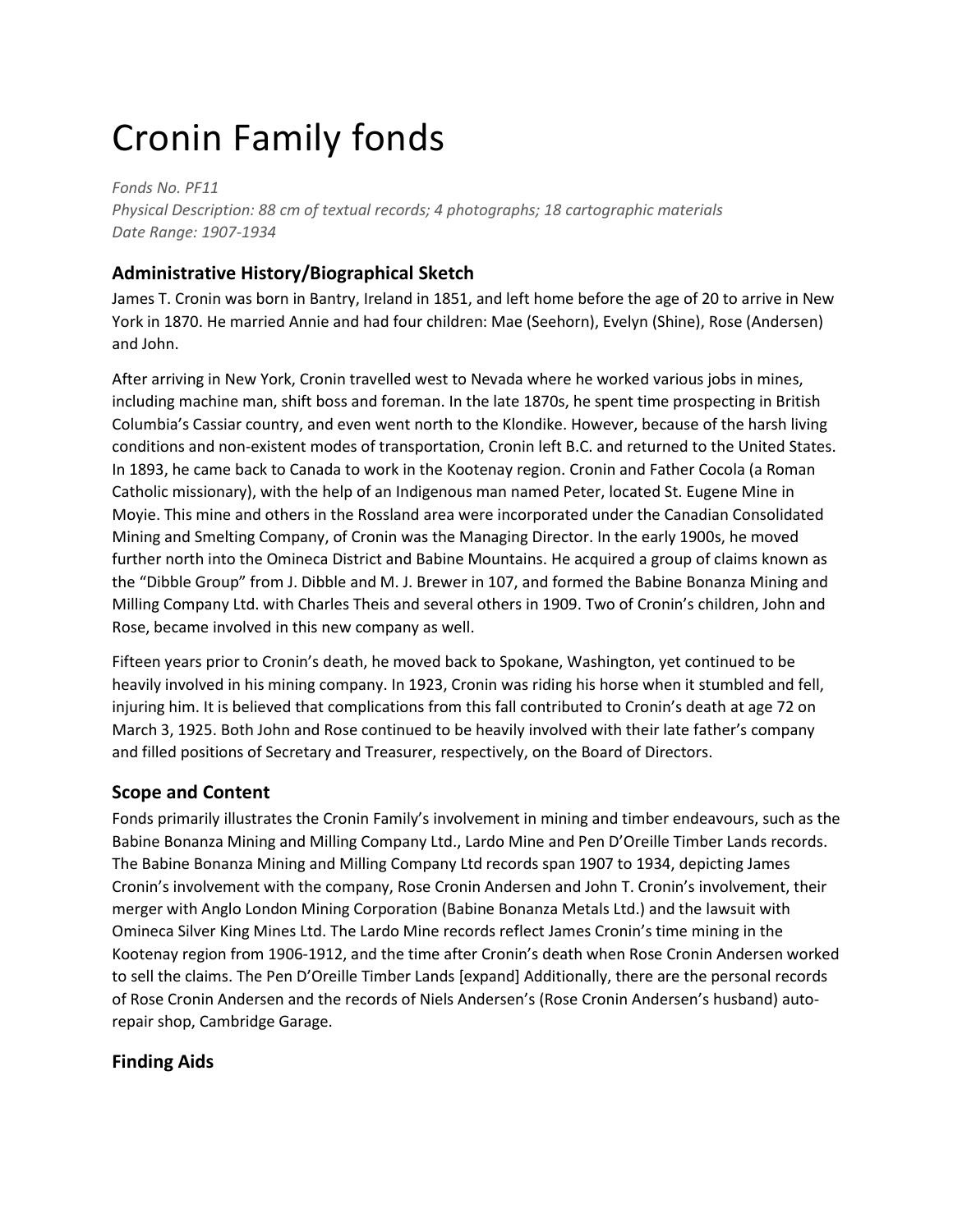Alison L. Craig produced a bound item-level listing of all records in the 1985.1 accession, including a history of James Cronin and the Babine Bonanza Mining and Milling Co. In 2017, Manda Haligowski produced a broader finding aid that includes records from accession 2017.4.

## **Babine Bonanza Mining and Milling Company Ltd.**

Series no.: SF1 Part of: Cronin Family fonds Related accessions: 1985.1 Physical description: 70 cm of textual records; 2 photos; 16 cartographic materials Date range: 1907-1934

#### **Administrative History/Biographical Sketch**

The original holdings of the Babine Bonanza Mining and Milling Co. (BBM&M Co.) consisted of five two post, non-crown-granted claims: Homestake, Bonanza, Lucky Strike, Babine Chief and Bulkley Pioneer (lots 1859, 1861-1864 respectively). They are alternately described as being located on one: the east slope, and two: the north slope of the Babine Mountains at 5000 feet above sea level.

Originally located in July 1906, by J. Dibble and M. J. Brewer, the claims were bought in 1907 by Cronin and Charles Theis. At some point a sixth claim was acquired: Eureka, lot 1860. The original five claims were given crown-granted status on April 8, 1911. Afterwards, the Eureka claim was also crown-granted. Over the years, BBM&M Co. staked several other claims, none of which were ever given crown-granted status.

In 1909, BBM&M Co. was incorporated and on September 27, 1909, both the first stockholders' and directors' meetings were held. At the stockholders' meeting, James Cronin, Charles Theis, M.J. Brewer, A.H. MacNeill and William Huntley were elected as the first directors of the company. While at the directors' meetings the following officers were elected: James Cronin, President; Charles Theis, Vice President; and William Huntley, Secretary. Development work continued sporadically until 1923, the last year that Cronin worked the mine himself. The mine wasn't very prosperous and impeded by reduced access, weather conditions and funds. Following this, the company and the mine underwent a period of uncertainty.

By 1923, work at the mine had reached the stage which necessitated a large capital outlay for the purchase of heavy machinery, including such items as a concentrating mill. This situation, coupled with Cronin's failing health, appears to have prompted the BBM&M Co. into making a concentrated attempt to sell the mine. Cronin had the most mining knowledge of all the investors, and most deferred to Cronin in matters which required such expertise.

The terms set down by the BBM&M Co. were firm and barely negotiable, and asking price ranged from \$360,000 to \$400,000. During this time, James Cronin passed away, thereby increasing the reasons for selling the mine. Thousands upon thousands had been expended on the min over the years with no return and engineers who surveyed the mine claims felt the land was not worth the risk. This left Annie Cronin with shares in a company that would continue to cost the family money. The burden of continuing the attempt to sell the min fell to Rose Cronin Andersen, John T. Cronin and Charles Theis. Eventually, they modified their stand to accept reasonable investment deals.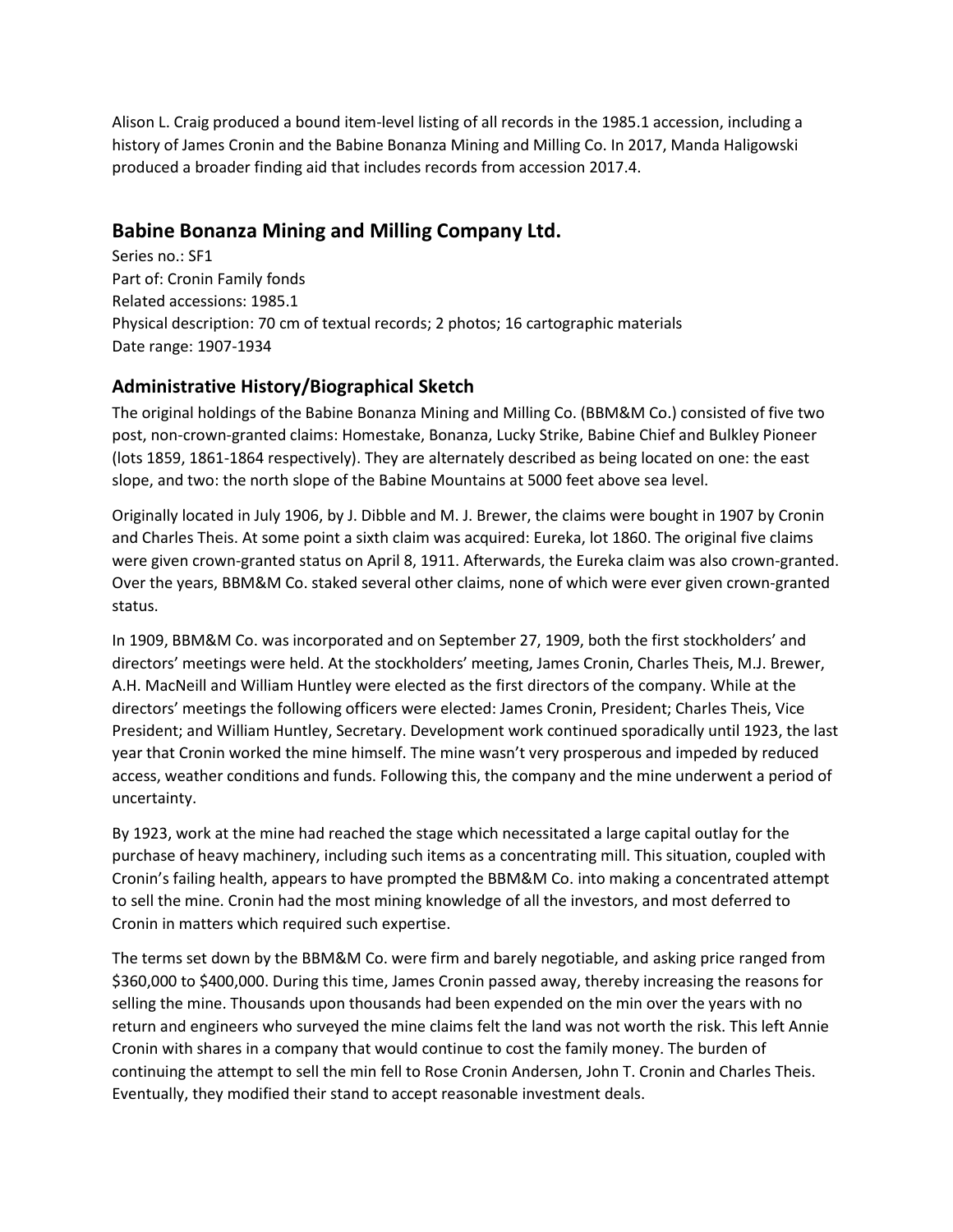Finally, in 1928, an agreement was made to bring in a new investor, Anglo London Mining Corporation, with Managing Director, Grant Mahood. The deal proposed that the BBM&M Co. capitalization would be raised to 2,000,000 shares with 865,000 shares being retained by those already holding stock in the company. Anglo London would then hold 1,020,000 shares. The finalized negotiation saw that Anglo London would acquire 679,000 shares from the BBM&M Co. treasury at a cost of \$300,000 that was to be spent on developing the property. A block of 86,000 shares were to be put up by the Cronin's and Theis, giving Anglo London control of fifty-one percent of the company.

Almost immediately, the BBM&M Co. began having issues with Mahood and Anglo London. The contract provided a clause whereby a minimum payment was specified, without stating that more than the minimum ever had to be paid at one time. Taking advantage of what the BBM&M Co. came to see as a loophole, only the minimum was ever paid. In the first year of the contract, a confrontational attitude was adopted between companies.

In June of 1929, the Anglo London Corp. attempted to change its name to the Babine (Cronin) Mines, Ltd. The BBM&M Co. refused permission for the Cronin family name to be used. Shortly, thereafter, in August 1929, Anglo London adopted the name Babine Bonanza Metals, Ltd. However, the new name did not ease the tension between companies, as BB Metals was now regularly behind in its payments and was often in debt for supplies and the company payroll. When the situation did not improve, the BBM&M Co. began inquiring in the possibility of cancelling the Mahood/BB Metals contract. They also consulted lawyers on the questionable legality of Mahood locating his own claims next to BBM&M Co. holdings. Finally, at a stockholders' meeting in November 1930, they voted to break the contract.

In 1934, the Babine Bonanza Mining and Milling Co. filed a lawsuit against the Omineca Silver King Mines, Ltd. The controversy arose after a claim that had been staked by James Cronin was allowed to lapse due to improper filing of the appropriate papers following the death of Cronin. Although the BBM&M Co. relocated the claim and filed the papers accordingly, they only learned of their error when Omineca Silver King Mines Ltd. also filed a claim that overlapped the BBM&M Co.'s Speculator claim. Accidentally, the claim was re-staked under the name of Windy, which overlapped the Speculator and another claim -- the Contention. The two claims (Rex and Rex No. 1) of Omineca Silver King Mines Ltd. Overlapped all three of the BBM&M Co.'s claims. While the judgement is not found in the Cronin Family fonds, a copy obtained from the Provincial Archives in Victoria shows the Omineca Silver Kings Mine Ltd. won the judgement and BBM&M Co. lost those three claims.

While the records within the Cronin Family fonds only reflect all years before 1934, Babine Bonanza Mining and Milling Co. (then Cronin Babine Mines Ltd., 1948; New Cronin Babine Mines Ltd., 1956; Kindrat Mines Ltd., 1966; Hallmark Resources Ltd., 1972) was still active until January 26, 1977, when it was voluntarily liquidated.

#### **Scope and content**

Series includes financial records, correspondence, legal documents, mining reports, newspaper clippings, cartographic materials and photographs. Financial records include payrolls, inventories, supplies lists, receipts, statements, sales of goods and land and tax forms. Legal documents include affidavits, bills of sale, contracts, crown-grants, deeds and licenses. Cartographic materials depict areas in B.C., plans and workings of various mineral claims, and include sketches.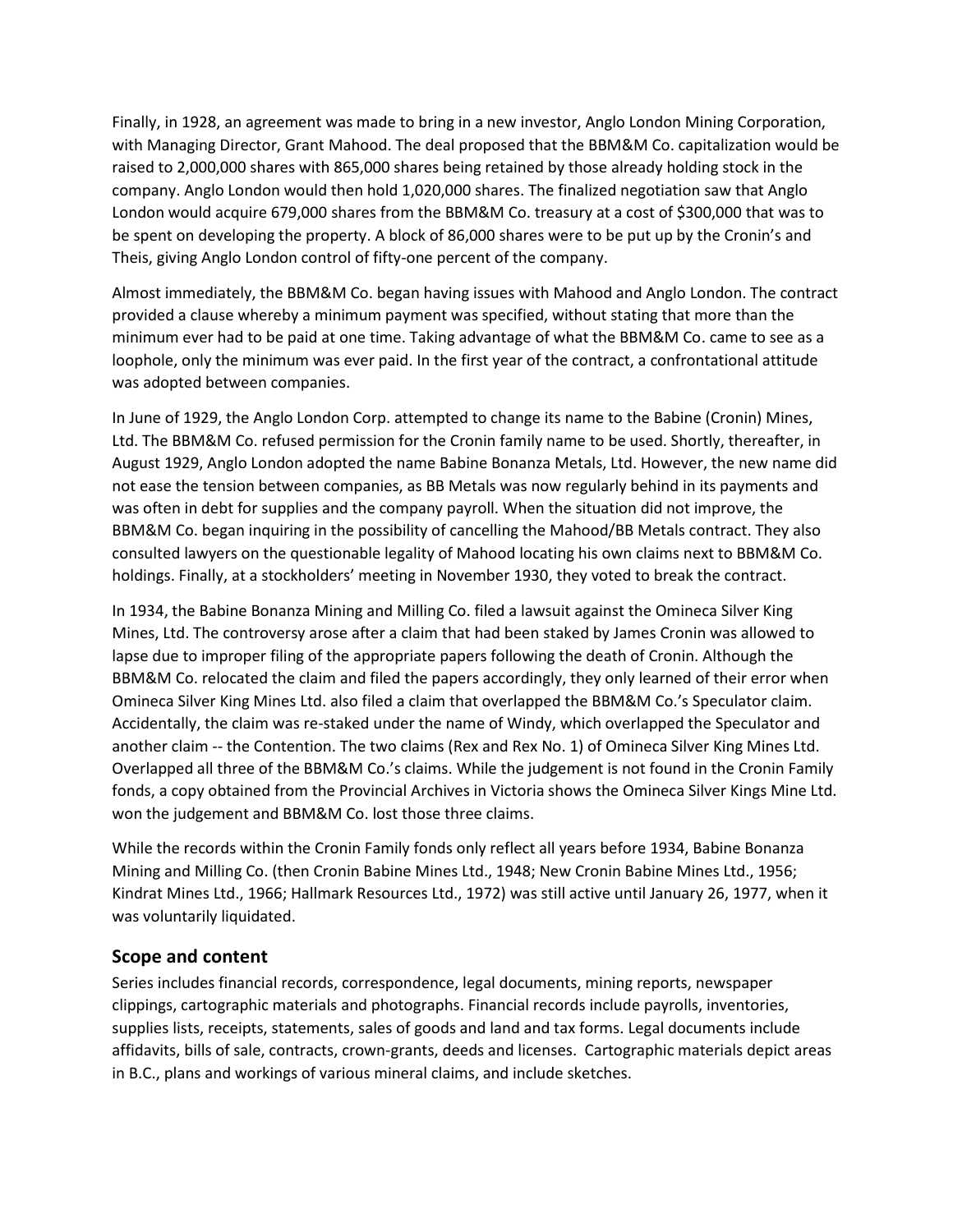### **Lardo Mine**

Series no.: S1 Part of: Cronin Family fonds Related accessions: 1985.1 Physical description: 2.5 cm of textual records; 2 cartographic materials Date range: [1906-1912]; [1926-1930]

#### **Administrative History/Biographical Sketch**

In 1906, James Cronin bought claims Pyrite, Perth, Emporium, Democrat, Copper Cliff and Copper King in the Ainsworth Mining District, near Copper Creek, in West Kootenay, B.C. During the following year, 1907, Cronin registered claims located by him and his foreman, John Bakke, called Goat, Extension of Perth, Noon Shadow, Saturday and Silver Grill. These claims made up the Copper Creek mine. After Cronin's death in 1925, Rose Cronin Andersen worked to settle her father's affairs on behalf of her mother, Annie Cronin, to which the claims were left to.

#### **Scope and content**

Series includes bills of sale, record of mineral claims, agreements, correspondence, and sketches. Correspondence depicts updates from John Bakke, the foreman, to Cronin and Rose Cronin Andersen's handling of her father's affairs. Sketches include plans of the Copper Cliff group of mineral claims.

## **Pen d'Oreille Timber Lands**

Series no.: S2 Part of: Cronin Family fonds Related accessions: 2017.4 Physical description: 3 cm of textual records Date range: [1906-1926]

#### **Administrative History/Biographical Sketch**

In partnership with Archibald Birnie Mackenzie and James Sutherland Chisholm Fraser, James Cronin owned timber lands north and south of the Pend d'Oreille River in Rossland, B.C. In 1910, Henry Simons of Minnesota sold additional land in the area to Fraser. By 1917, the group had granted Waneta Development Company Ltd. to cut timber on their land, and in 1918 they extended the same rights to Waneta Power Company Ltd. Fraser passed away in 1923, and Laura Martin Fraser granted two-thirds of the land to Waneta Power Co. Ltd. In the same year, Cronin was granted power of attorney to make decisions and execute on behalf of Laura Martin Fraser and Archibald Birnie Mackenzie in regards to the sale and transfer of land to Waneta Power Co. Ltd. Finally, records from 1924 depict Cronin attempting to sell the last parcels of land in that area.

#### **Scope and content**

Series includes correspondence, land assessments, reports, agreements and contracts. Agreements and contracts were made in regards to the sale or transfer of land, power of attorney and granted use of land. Correspondence reflects Cronin's responses to those interested in the land in 1924.